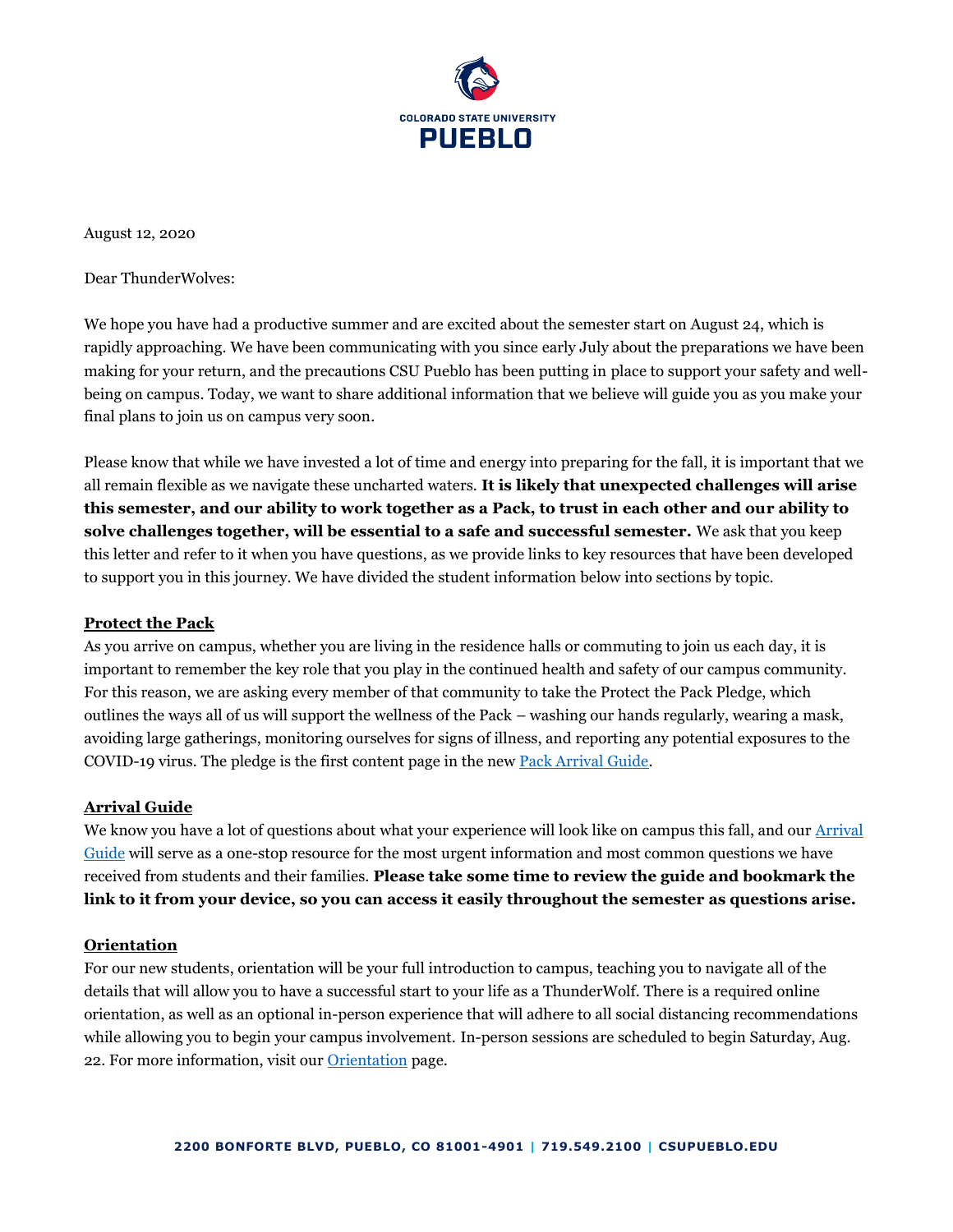# **Advising and Course Registration**

If you need to make adjustments to your class schedule, or register for the first time, don't delay. The longer you wait, the more likely the classes you want to take may be full. Returning students may contact their academic advisor or home department for assistance. New students should contact the [Center for Academic Enrichment](https://www.csupueblo.edu/center-for-academic-enrichment/index.html) at 719.549.2584 to get started.

# **Classroom Experience**

As you know from previous messages, we spent time this summer carefully measuring our classrooms and adjusting maximum occupancy guidelines for each space to adhere to social distancing guidelines. We have also expanded our online and hybrid offerings to provide each student with flexible options for taking courses that keep you on your path to graduation. For those of you who will be taking in-person classes with us, please know that important work has been done, and enhanced cleaning protocols are also in place. You and your classmates, along with professors, will wear masks at all times in the classroom. Additional information about classroom expectations and enforcement of safety protocols and other conduct-related concerns can be found on the **Campus Services** page of the [Arrival Guide.](https://www.csupueblo.edu/coronavirus/_doc/student-affairs-return-to-campus-guide.pdf)

We invite you to learn more about the plans and any changes related to your academic experience that are specific to your college by viewing special videos from each college or school here:

[College of Health, Education](https://youtu.be/qnF1knZfQsw) and Nursing [College of Humanities, Arts](https://youtu.be/DOt_V3LKz38) and Social Sciences [College of Science, Technology, Engineering](https://youtu.be/qUdHvP6xjq8) and Mathematics [Hasan School of Business](https://youtu.be/SiXyBvNDLzo) [Division of Extended Studies](https://youtu.be/cjNo1WpvCsY)

# **Tutoring Support**

As we shared in our last message, you can rest assured that you will have access to all university tutoring services for the entire fall semester. To better meet your needs, all tutoring centers at CSU Pueblo will be utilizing WC Online, a state of the art program, to streamline their tutoring support services. WC Online will create a one-stopshop for students to easily navigate and schedule tutoring support, with opportunities available for safe face-toface tutoring on campus, as well as online synchronous and asynchronous support. Learn more about this important resource [from this video.](https://youtu.be/NFtYh1W6Nx8)

# **Co-curricular Experience**

The classroom experience is an essential part of your CSU Pueblo student experience, and so are all the rest of the things you will take part in as a member of our ThunderWolf community. It is important that you know our teams are committed to offering all of our students, whether you are fully in-person, fully remote, or taking a mix of courses this fall, access to the services and opportunities you expect from a college experience. That means both in-person and virtual student life experiences, ranging from drive-in movie nights to a socially-distanced outdoor dance party. [Welcome Week activities](https://www.csupueblo.edu/student-engagement-and-leadership/_doc/wolf-pack-welcome-week-poster.pdf) are an excellent example of the creative approach our campus is taking to provide you with those opportunities to get to know your fellow ThunderWolves, and we invite you to stay informed about events throughout the year by following **@MyCSUPueblo** on Facebook and **@mycsupueblo** on Instagram for event updates and information.